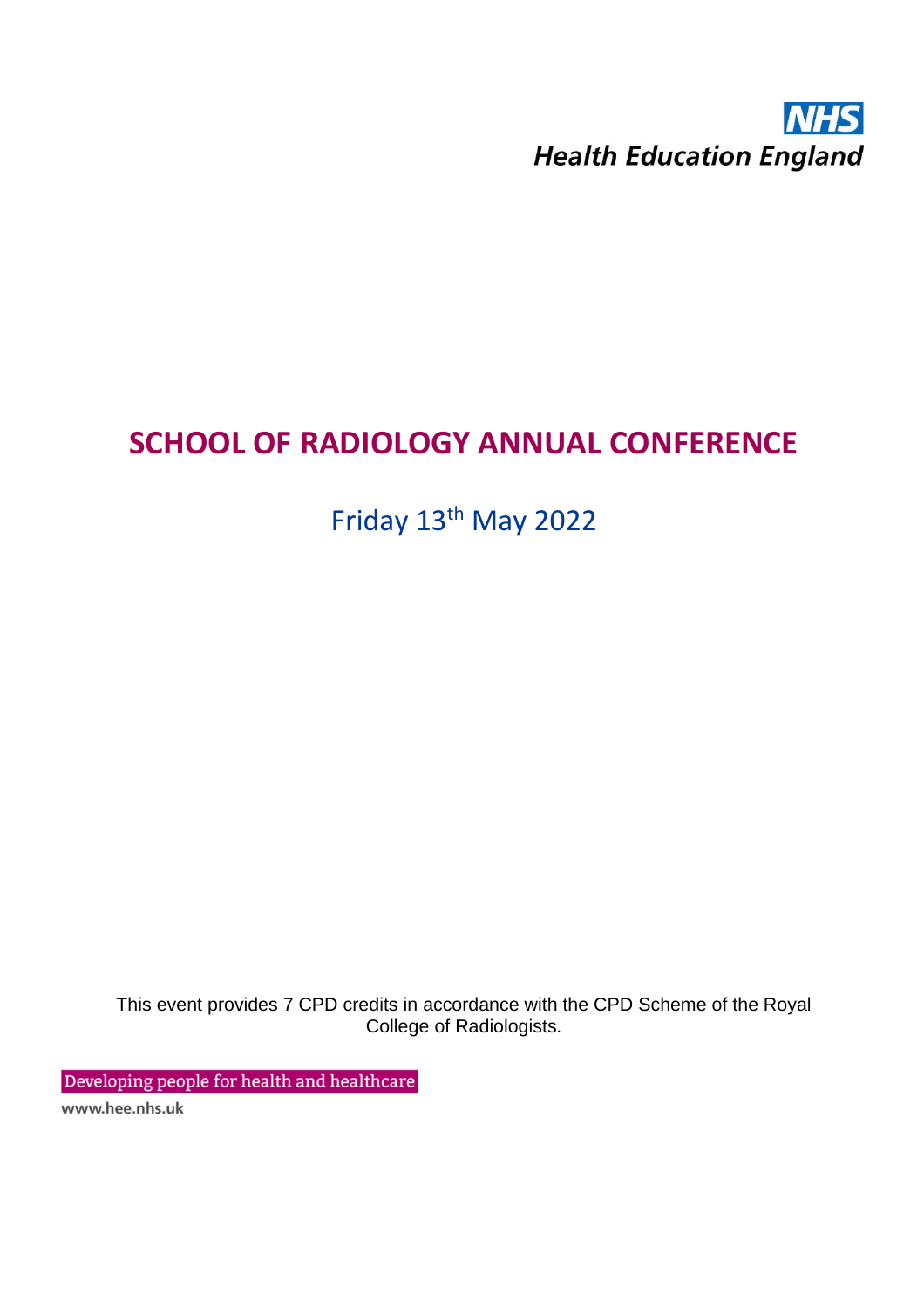| 09.00                  | Welcome and Introduction Rachel Hyland                                                                                                                    |  |
|------------------------|-----------------------------------------------------------------------------------------------------------------------------------------------------------|--|
| <b>Session 1</b>       | <b>Chairperson: Hannah Lambie TPD West</b>                                                                                                                |  |
| $09:05 - 9:20$         | The use of MRI radiomics to predict prostate hypoxia.<br>Jim Zhong                                                                                        |  |
| $09:20 - 9:35$         | Renal transplant ultrasound<br>Mark Brenner                                                                                                               |  |
| $09:35 - 9:50$         | How should research involving AI be reported? Lessons from a<br>systematic review of studies using AI segmentation in cardiac MRI.<br><b>Ahmed Maiter</b> |  |
| $9.50 - 10:05$         | Evaluation of incidental splenomegaly on GP requested USS<br>Amjad Hussain                                                                                |  |
| <b>Invited Speaker</b> |                                                                                                                                                           |  |
| $10:05 - 10:40$        | What does the Emergency General Surgeon need from the radiology<br>report?<br><b>Mr A Peckham-Cooper</b>                                                  |  |
|                        |                                                                                                                                                           |  |
|                        |                                                                                                                                                           |  |
| 10:40 to 11:00         | <b>Morning Coffee Break</b>                                                                                                                               |  |
| <b>Session 2</b>       | <b>Chairperson: Emma Helbren TPD East</b>                                                                                                                 |  |
| $11:00 - 11:15$        | Hepatocellular Carcinoma Treated by Stereotactic Ablative<br>Radiotherapy: Response Assessment & Imaging Features on MRI<br>Carmelo Corallo               |  |
| $11:15 - 11:30$        | Quantitative CT evaluation of small pulmonary vessels has functional<br>and prognostic value in pulmonary hypertension<br><b>Yousef Shahin</b>            |  |
| $11:30 - 11:45$        | Utility of FDG PET/CT in the Management of Pancreatic Malignancy<br>Junaid Khalid                                                                         |  |
| $11:45 - 12:00$        | Improved Diagnostic Criteria for Apical Hypertrophic Cardiomyopathy<br><b>Using Machine Learning</b><br>Hunain Shiwani                                    |  |
| $12.00 - 12:15$        | How will AI transform the practice of medicine over the next 10 years?<br>Pratki Adusumilli                                                               |  |